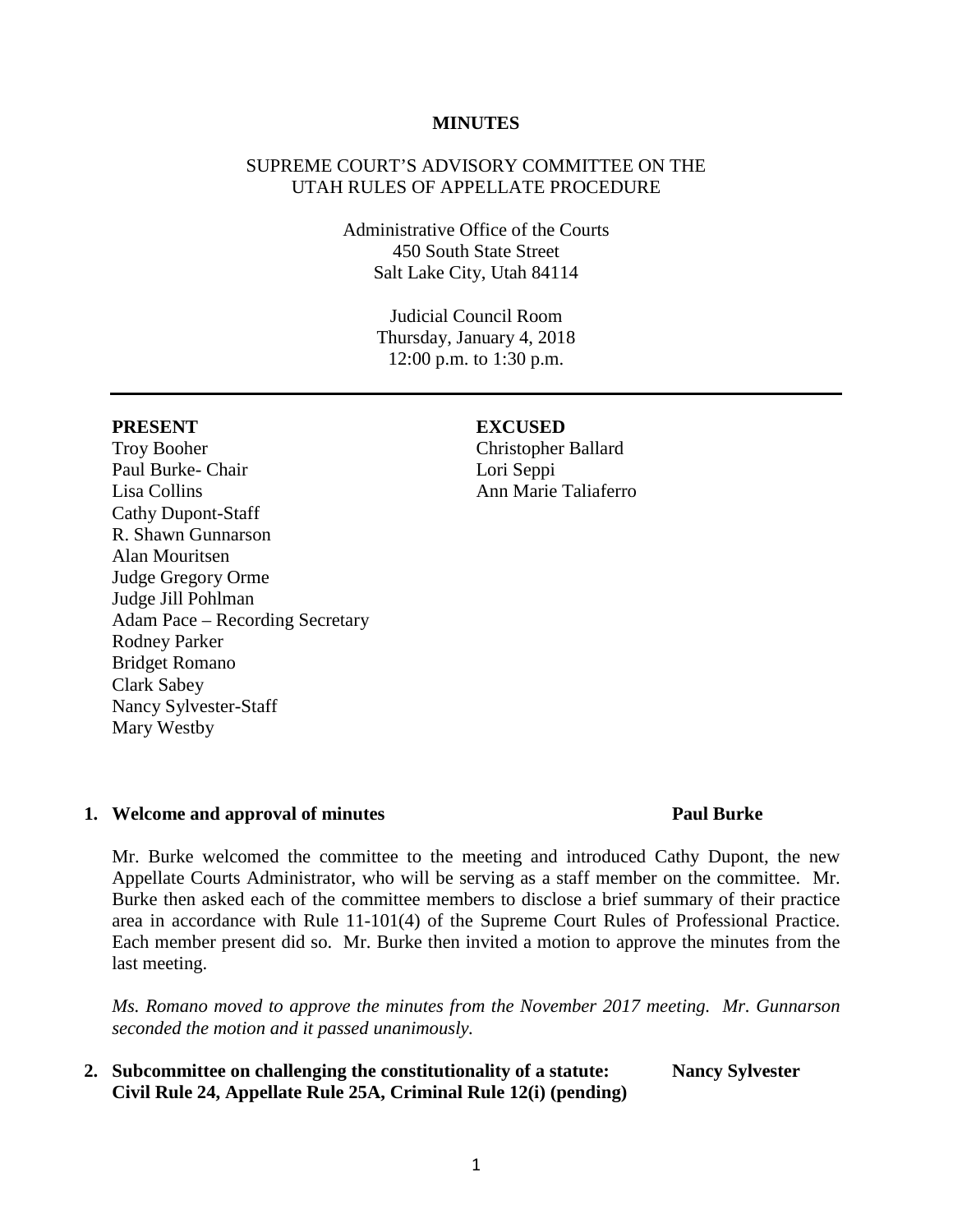Ms. Sylvester explained that a new subcommittee is being formed to match the language, where appropriate, between Civil Rule 24, Appellate Rule 25A, and Criminal rule 12(i) with respect to challenging the constitutionality of a statute. Mr. Burke asked for another volunteer to serve on the subcommittee with Ms. Romano. Mr. Parker volunteered. The committee will wait to hear back from the subcommittee before taking further action on this issue.

# **3. Reducing brief word to page ration; briefing attorney fees. Cathy Dupont Rules 24 and 24A and Form 8**

Ms. Dupont introduced a request from the Supreme Court and Court of Appeals to amend Rules  $24(g)(i)$  and  $24(A)(g)(i)$  in order to: (1) adjust the words to page ratio in briefs submitted to the court; and (2) provide greater clarity in the briefs when a party is making a request for attorney fees.

Judge Orme commented that some federal courts have reduced their word limits for briefs and that, based on a conversation he had with Justice Lee, the Supreme Court thinks a reduction is warranted because briefs have gotten longer on average since the new page/word limits were introduced in Rule 24.

Ms. Romano said that when the Tenth Circuit changed to a word limit instead of pages, her appellate briefs became longer on average because she adjusted the typography to make them easier to read. She prefers a strict word limit, with no page limit.

Mr. Booher said that a word limit reduction may make sense for briefs filed to the Court of Appeals, which are generally focused on explaining what the law is in Utah, but that it could create problems for briefs submitted to the Supreme Court that sometimes require extensive briefing on policy issues, legislative history, or 50 state surveys of the law in other states. He thinks it is very strange for the Supreme Court to request a word limit reduction. Mr. Booher also expressed concern about reducing the word-limit because it is very difficult for practitioners to get permission from the court to file an over-length brief.

Ms. Romano expressed concern that reducing the word limit will lead to additional requests from the Supreme Court for supplemental briefing. She said that the number of these requests her office receives has increased dramatically, which imposes a significant burden.

Mr. Booher suggested that if the committee is going to recommend a reduction in the word limit, it should try it first in the Court of Appeals to see how it goes, and that it should also make it easier for parties to request permission to file an over-length brief when needed. He suggested creating a presumptive amount of additional words that would be allowed based on a certification of counsel that they are necessary, without having to meet the current requirements to file an over-length brief.

Judge Orme said that the request for the reduction came from the Supreme Court, and that while the Court of Appeals does not oppose it, it is not jointly making the request. In light of this, he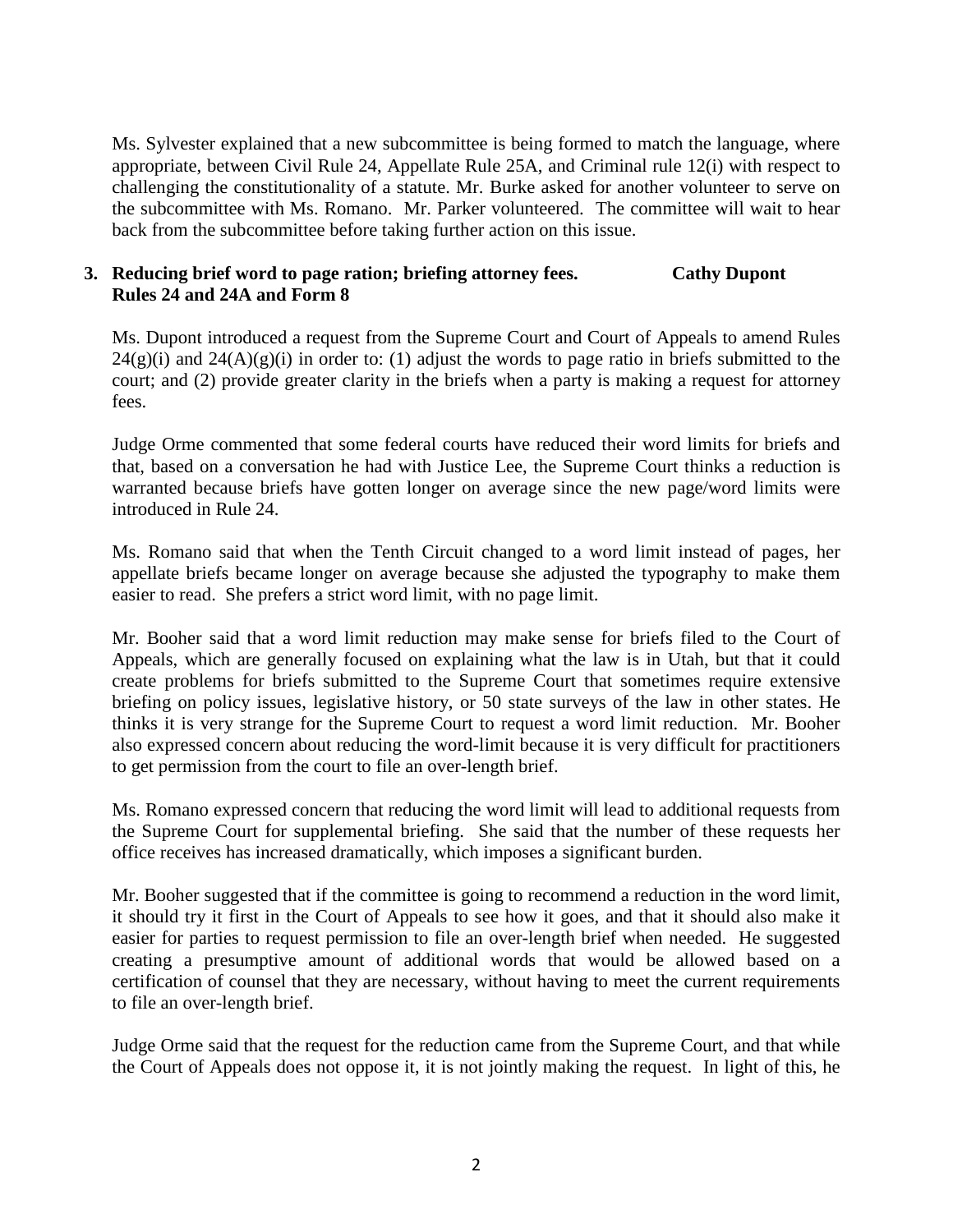asked (rhetorically) how the Supreme Court would react if the committee's recommendation is to reduce the word limit only in the Court of Appeals.

Mr. Burke asked what percentage of briefs would be impacted by the proposed reduction. Ms. Collins said it would impact a very high percentage of briefs filed in the Court of Appeals Mr. Sabey and Ms. Collins offered to research the question further.

Mr. Burke asked if any other states have adopted different word limits for their intermediate and supreme courts. He said it would be helpful to know how other states have addressed this issue.

Ms. Romano commented that although Ms. Seppi and Taliaferro are not present, she is certain that they would object to the proposed word-limit reduction for death sentence issues. Mr. Booher said that reducing the word-limit for death sentence cases is a terrible idea because practitioners are required to brief every issue in their appeal of right in order to preserve the issue for a future habeas petition.

Mr. Burke asked if the court had a particular reason for proposing the reduction to the deathsentence cases. Mr. Sabey said that he was not aware of one, and that it is just a proportional reduction. Mr. Burke said that he would like input on this issue at the next meeting from the absent committee members who practice criminal defense.

Mr. Burke asked the committee to consider the proposed change to the attorney fee provision in Rule 24(a)(9). He suggested changing the language in lines 31-34 to require citations to the record, in addition to reasoned analysis supported by legal authority. Mr. Sabey said that a citation to the record may not be necessary or appropriate in all requests for attorney fees. Mr. Gunnarson suggested the following language: "A party seeking attorney fees for work performed on appeal must state the request explicitly, in a separate section of the brief, and explain, with reasoned analysis supported by legal authority and applicable record citations, why the party should be awarded attorney fees."

Mr. Burke suggested tabling the discussion until next month to give the absent committee members an opportunity to comment. He asked Ms. Collins to research the percentage of briefs that the proposed change will impact. Ms. Romano offered to research the briefing word limits for intermediate and supreme courts in other states.

# **4. Expediting adoption appeals. Rules 1, 52, 53, 54, 55, 56, 57, 58, 59 Judge Orme**

Judge Orme led a continued discussion of the proposal to amend the Appellate Rules to expedite adoption appeals. Ms. Collins reported that she received feedback on the proposed rule changes from the Juvenile Rules Committee's staff person, Katie Gregory, who did not recommend any changes. Since the committee's last discussion of this issue in September, the court has implemented an internal program to set oral argument dates for child welfare cases when the briefing schedule is set, and to set expedited issuance of opinions after oral argument. The court would like to change the program to include adoption cases as well. Ms. Westby and others agreed that when these changes are made it will be very important to educate family law practitioners about them.